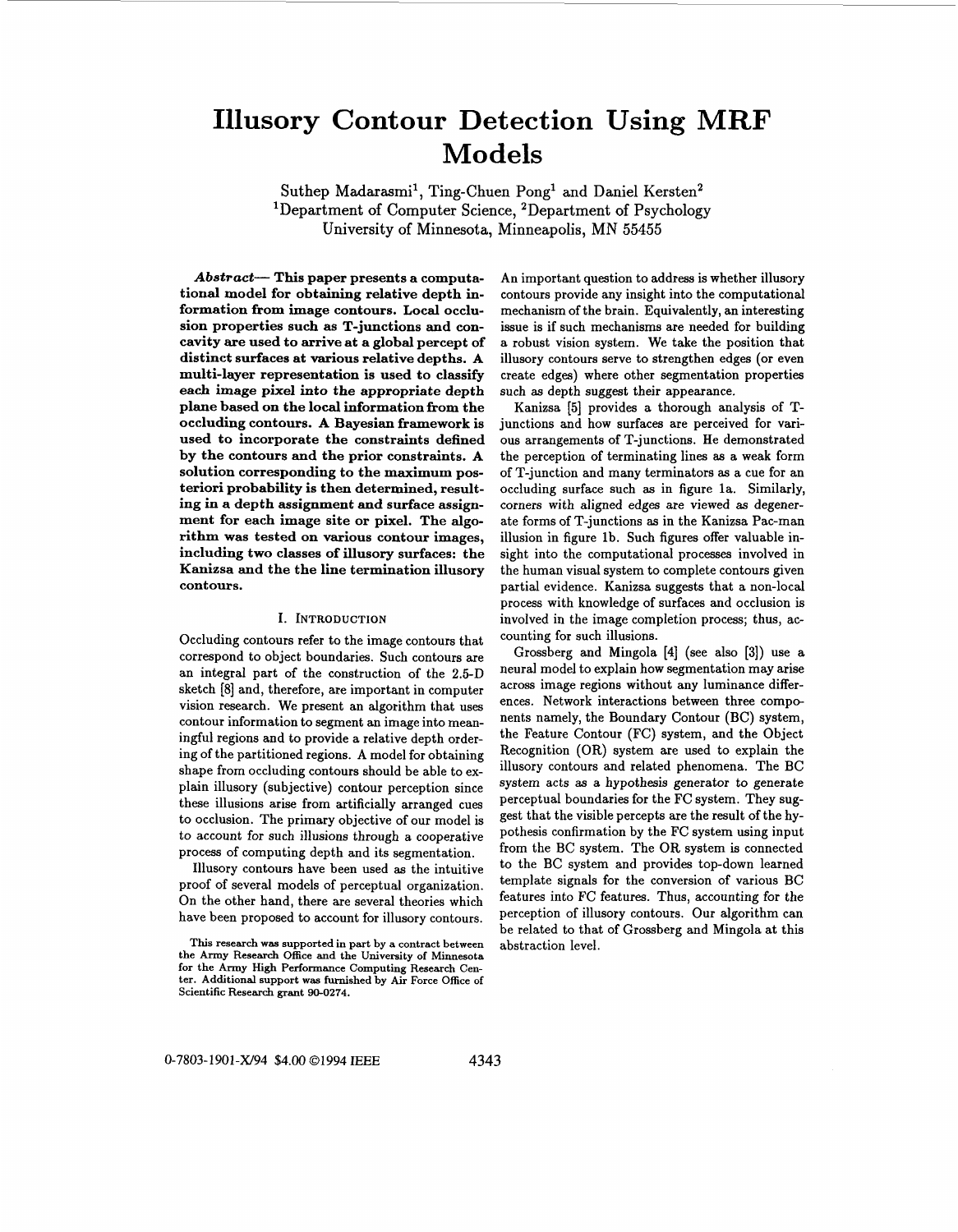

(c) Layer Label

**11. MULTI-LAYER REPRESENTATION** 

An important feature in our approach lies in the underlying representation for segmentation and surface ordering. Our model uses a different output representation from the commonly used edge or contour based methods. To illustrate our representation for image grouping, consider the input range image of two overlaid surfaces such **as** a textured, transparent cylinder shown in figure 2a using intensity to code the depth. Figure 2b shows the depth profile of such **an** image. If the segmentation **re**lied on edges, the result would be multiple spurious edges for such an image due to the local discontinuities **as** shown in figure 2d. Clearly, this is not desirable since we clearly perceive two overlaid surfaces for such a display. Our multi-surface representation produces an explicit piece-wise smooth segmentation of the image into surfaces while also computing the relative depth of the surfaces. This representation is, in spirit, similar to the one proposed by Darrell and Pentland [l]. Our multi-layer representation for shape has been successfully used in various other low-level vision modules [6, 71.

# **111. ALGORITHM**

In this section we discuss our segmentation algorithm using the depth information present in occluding contours. Since we are interested in applying this approach to obtain illusory contour perception, we make an assumption that all surfaces in the scene are piece-wise constant or fronto-parallel. To illustrate the modified multi-layer segmentation output representation used here, consider the input image shown in figure 3a. The output shown in part b of the figure consists of three intensity coded labels with layer **1** (background) shown in black, layer **2** (closer surface) shown in gray, and layer 3 (forealso represents the depth value so that layer *N* has a depth of *N* where **N=l** represents the background. Since each depth layer contains a constant value due to our assumption of piece-wise constant surfaces, their values need not be shown. Stated more formally, given a set of depth values  $D_{\{\wp\}}$ , the image segmentation representation is modified so that the produced output is  $C_{\{p\}}, U_{1\{p\}}, U_{2\{p\}}, ..., U_{L\{p\}}$ where  $C$  is a layer classification image,  $\rho$  is the image domain, and each  $U_l$  now has a constant depth value of  $l$ . Since each  $U_l$  has a constant value, we could drop its representation in the output and only look at the layer labels at each pixel given by  $C_{\{\phi\}}$ . Thus, the desired depth image and the labeling image are the same:

Figure **2: The multi-layer representation: An example** 

layer 3

ground surface) shown in white. The layer label

$$
D_{\{\rho\}} = C_{\{\rho\}}
$$

**Our** algorithm for segmenting contour images for illusory contour perception involves the confirmation of various local hypothesis. For example, any surface such **as** the Pac-man in figure 4a may be interpreted **as** either a circle partly occluded by the corner of a rectangle or **as** a simple Pac-man shaped object. Line terminations can either be due to an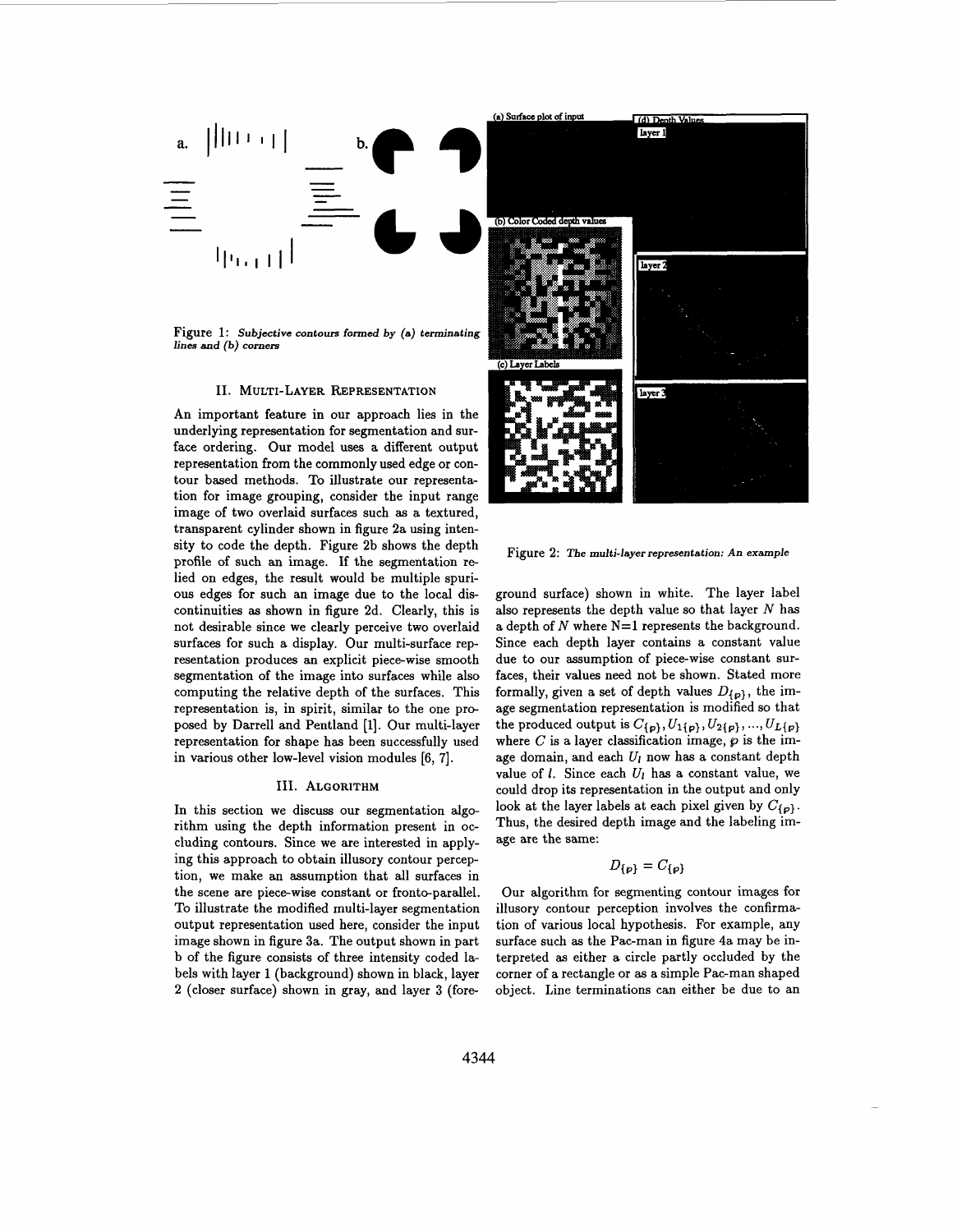

Figure *3: The multi-layer representation for depth from occluding contours* 



Figure 4: *Examples of the occlusion hypothesis.* 

occluding surface or due to a naturally terminating line **as** shown in figure 4b. In general, the shape of any visible surface may be partly due to an occluding surface or may be due to the surface having exactly that underlying shape to begin with. We define a local cost based on convexity and corner properties so that certain surfaces are preferred to others. For example, surfaces with convex boundaries have lower cost than those with concave boundaries. Surfaces with a corner boundary formed by the meeting of contours at less than 180 degrees angle are preferred. Thus, illusory surfaces are formed by the grouping of hypothesized local evidences of occlusion constraints to form a set of salient surfaces each with a cost.

For a single Pac-man the square region may be hypothesized **as** an occluding surface. This occluding surface would trigger **a** grouping in the frontal depth plane by extending the corner of the rectangle. Thus, the four corners may successfully be exteed into a rectangle. Note that the Pac-man in the input image.<br>image is interpreted as comprised of an illusory, salient Using a small 3x3 window we obtain a feature rectangle occluding 4 surfaces (discs), instead of **4**  high-cost, non-salient Pac-man shapes. Our treatment of the perception of illusory contours involves the minimization of a cost function that involves this type of saliency measure.

Our model for illusory contour perception can be outlined by the following steps:

**1.** *Image feature extraction.* In this step the edges are obtained and grouped to find features such **as**  T-junctions, corners, convex contours, and line terminations.

2. *Layer and depth assignment to each pixel.* In this step each pixel is assigned an appropriate layer label and, thus, a depth value to minimize a cost defined by the local constraints.

*3. Layer and depth assignment to grouped regions.*  Here, the pixels are assumed grouped by the previous step and are moved **as** regions to minimize the same cost function **as** in the previous step.

4. *Object completion in the visible depth plane.* Here, extrinsic edges in the visible depth plane are extended to group objects. This is primarily responsible for the grouping of illusory contours.

In our model steps **2,3,** and **4** are performed simultaneously, with steps *3* and **4** occurring after longer time intervals than step **2.** 

### *A. Bayesian Approach*

We use a Bayesian approach to compute the scene attribute, namely the layer assignment *l* which also has an associated relative depth of *I:* 

$$
p(l|I) = \frac{p(I|l)p(l)}{p(I)}
$$

where *I* is the intensity input image data. Each constraint is expressed **as** a local cost function using the Markov Random Field assumption [2], that pixels values are conditional only on their nearest neighbors. Using the Gibbs-MRF equivalence, the energy function can be written **as** a probability function:

$$
p(x)=\frac{1}{Z}e^{-\frac{E(x)}{T}}
$$

where  $Z$  is the normalizing constant,  $T$  is the temperature, *E* is the energy cost function, and *x* is a random variable.

# *B. The Cost Function*

We start with a *L* layer system each layer representing a different fronto-parallel depth plane. Initially, each pixel is assigned a random layer value and, therefore, a corresponding depth value. After the computations are completed, each pixel is assigned to the layer consistent with the **3-D** occlusion cues

measure. Using the window we obtain two constraints on the depth of nearest 8 neighboring pixels with respect to the center pixel: Above *(A),* Below *(B)* and Same (S). For the T-junction, if the center pixel is at the the occluding part of the junction, all the neighboring pixels with different intensity are constrained to be below. Thus, a cost is assigned to it if the constraint is not met. Neighboring pixels with different contrasts are constrained to be in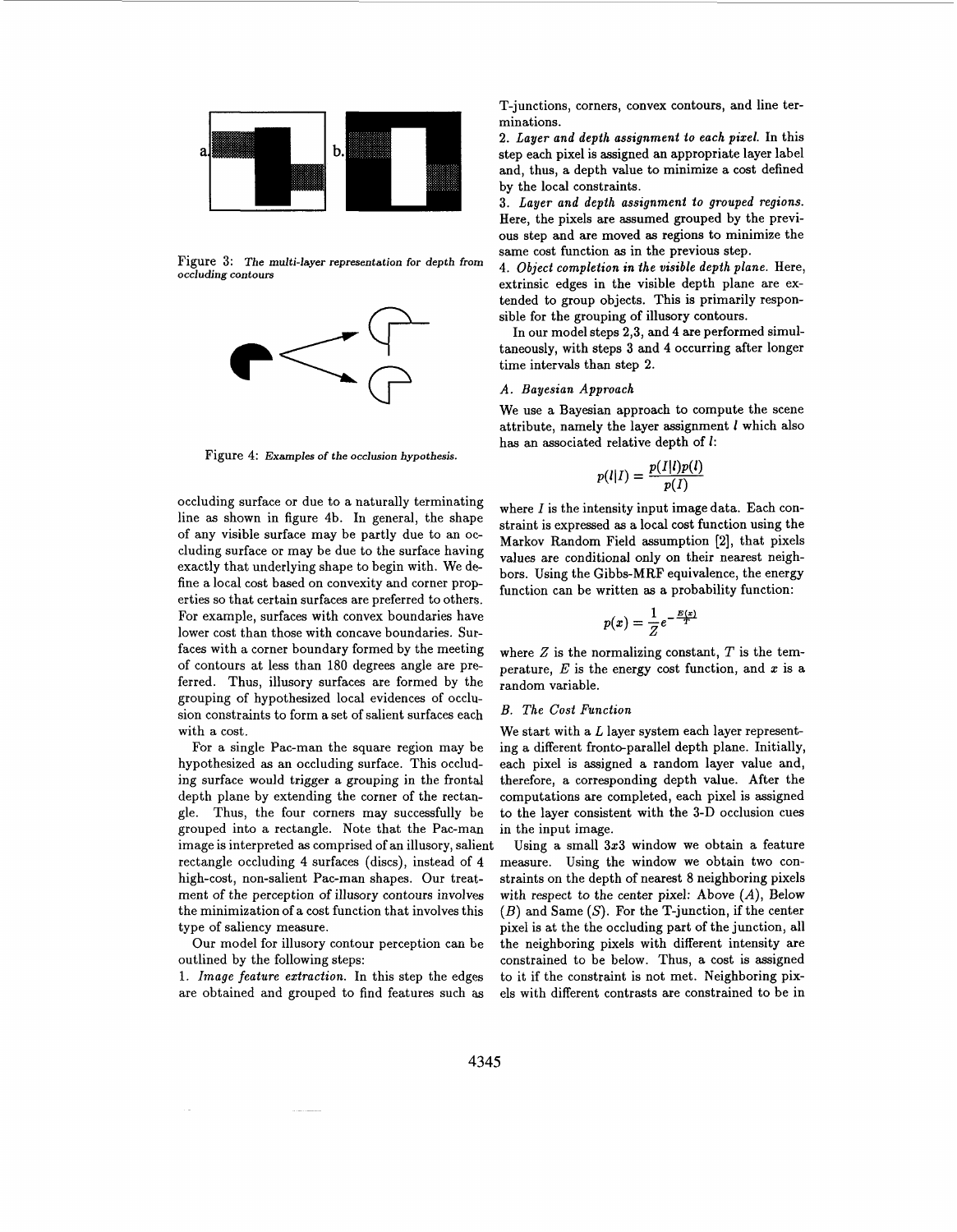

Figure 5: *Examples of* **regions** *with occlusion constraints. The circled constraints from left to right include T-junction, line termination, convex contour, corner, illusory L junction and illusory T junction.* 

different layers. In addition, we have a constant intensity constraint *C* that forces neighbors with the same intensity value to have the same depth. Note that this constraint discourages the formation of illusory contours. Another very important cost is what we call the illusory junction cost *J.* This cost is high if the T-junction or corner is partly (or completely) formed by illusory contours and does not a consistent depth assignment. For example, if a single Pac-man creates an illusory boundary that meets its borders, the T-junction formed would require that the border be above the illusory surface. Since the background is below the illusory surface in this case, the illusory junction is assigned a rather high cost. This cost ensures that a single Pac-man does not form illusory boundaries with the border of the image.

The local occlusion constraints used in our simulations are T-junctions, surround occlusion, and line terminations with examples shown in figure 5. The surround occlusion example includes convex contours and corners that are constrained to be above the background. This is because closed contours are frequently perceived **as** the inner region of a surface that, therefore, occludes the background. These constraints can be thought of **as** mere hypothesis which could be rejected to minimize the total system energy. For example, for the single Pac-man shown in figures **4,** the hypothesis that an edge of a square occludes the disk both of which are low cost surfaces (i.e. two convex surfaces) may be rejected since it produces illusory junctions and the system may settle at perceiving a high cost surface (i.e. a non-convex surface shaped like a Pacman).

The data constraints A, B, S, C, J costs at each pixel can be converted into an energy function representation **as:** 

$$
V_D = \lambda_A V_A + \lambda_B V_B + \lambda_S V_S + \lambda_C V_C + \lambda_J V_J
$$

where the  $\lambda$ 's are the weighting factors, and  $V_A$ ,  $V_B$ ,  $V_S$ ,  $V_C$ , and  $V_J$  are the energy associated with the above, below, same, no-edge, and illusory junction constraints, respectively. This energy function is defined locally for each pixel **as in** the example above.

The *VA* constraint is given **by:** 

$$
\sum_{i}^{M} \sum_{j \in N_i} \delta(d_i, d_j) A_i j(\sigma(l_i, l_j) + \beta \sigma(l_j, l_i))
$$

where  $i$  is the index for each image pixel,  $j$  is the nearest neighbor of *i, di* is the input luminance value at pixel *i,*  $A_i j$  is the local Above constraint A determined initially by the various *3x3* window configurations. The various functions defined above are given by:

$$
\delta(a,b) = \left\{ \begin{array}{ll} 1 & \text{if } a-b \neq 0 \\ 0 & \text{otherwise} \end{array} \right. \quad \sigma(a,b) = \left\{ \begin{array}{ll} 1 & \text{if } a-b > 0 \\ 0 & \text{otherwise} \end{array} \right.
$$

**In** plain English, the above constraints ensures that if the local intensity defines an Above relationship, the layer assignment should enforce the same.

The  $V_B$  constraint is analogous to the  $V_A$  constraint with some of the signs reversed:

$$
\sum_{i}^{M} \sum_{j \in N_i} \delta(d_i, d_j) B_i j(\sigma(l_j, l_i) + \beta \sigma(l_i, l_j))
$$

where  $B_{i}j$  is the local *Below* constraint  $B$ .

The  $V_S$  constraint ensures that if there is an intensity edge, the layer and depth assignments must also be discontinuous,

$$
\sum_i^M \sum_{j \in N_i} \delta(d_i, d_j) S_i j(1 - \delta(l_i, l_j))
$$

where  $S_{i}j$  is the local *Same* constraint set to a value of **1** in our experiments.

The  $V_C$  constraint penalizes the formation of illusory contours by ensuring that if neighboring intensity is the same, then the layer and depth assignments should also be the same:

$$
\sum_{i}^{M} \sum_{j \in N_i} (1 - \delta(d_i, d_j)) \delta(l_i, l_j) \phi_i * \sigma(\phi_j, \phi_i)
$$

where  $\phi$  is a feature measure at each pixel. This constraint is active only when the neighboring feature measure  $\phi_j$  is greater than the current  $\phi_i$ . Since  $\phi$ is proportional to the distance to an occluding feature, the regions with constant intensity rely more on their neighbor's values than on their own. The *VJ* constraint penalizes illusory junctions that have incorrect depth relations.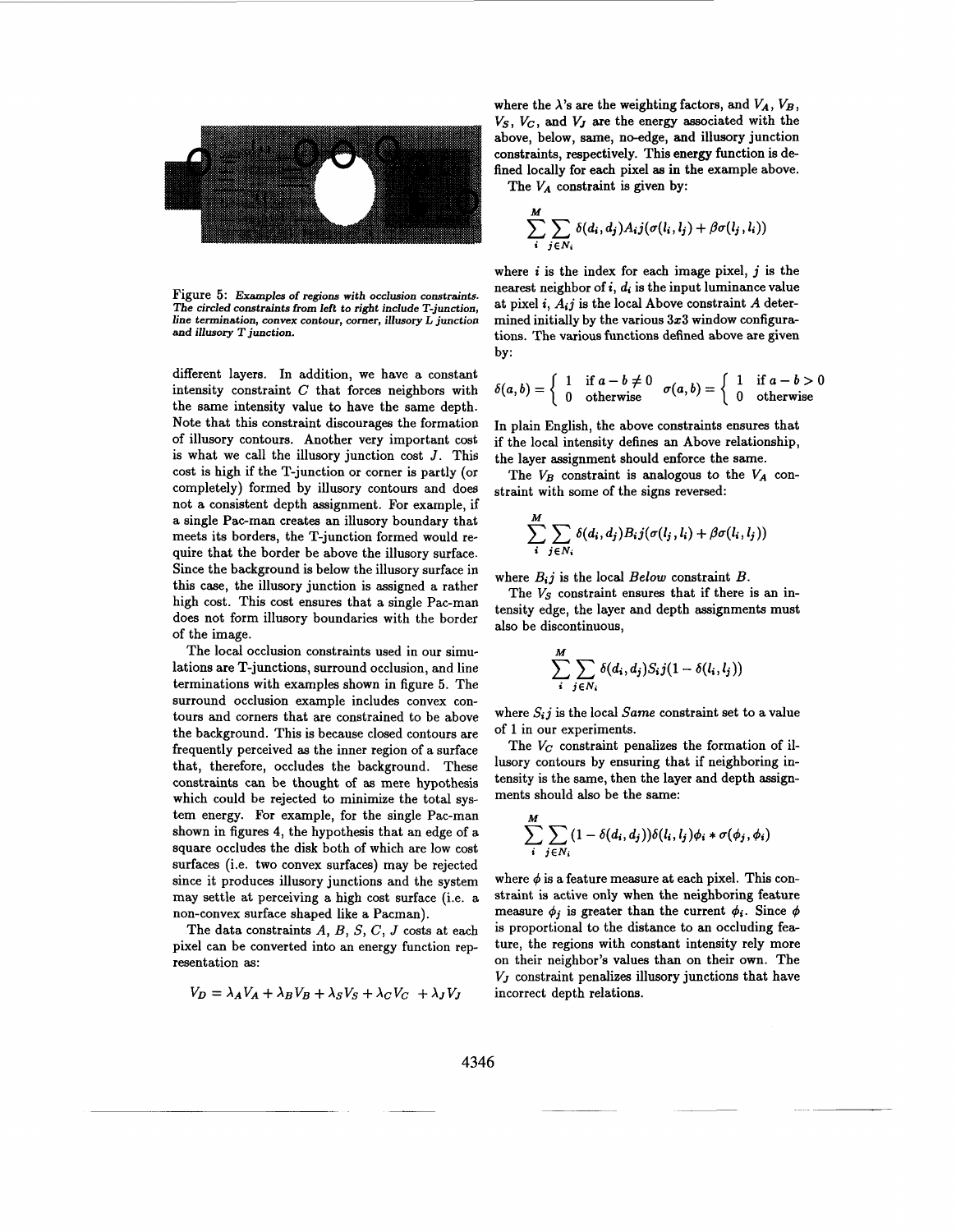

Figure 8: (a) Input: Illusory contour from line terminations. (b-i) Results from selected iterations.

the **4** dark objects eventually get assigned to a single layer. The  $V_L$  cost is primarily responsible for bringing the regions down to the same depth plane. The pixel-based depth assignment allows for new surfaces to be generated while the region-based **as**signment is responsible for merging these regions or moving the regions to the appropriate depth plane to minimize the global cost. Thus, the corners of the occluding rectangle places the pixel above its background. This depth value is propagated to the various neighbors due to the confidence weighting  $\phi$  and eventually meets in the middle region. The parts are then grouped by the region-based depth assignment Figure 7: *(a) Input: Kanizsa type of Illusory contours. <i>(b-i)* process. Note that the boundary saliency term  $V_E$ <br>Results from selected iterations. *eventually plays a role in assigning the labels to bias* the formation of straight line boundaries.

**A** second class of illusory contours is formed by JV. **EXPERIMENTAL RESULTS** the termination of lines. Figure 8 shows the input to our segmentation algorithm. The result is the formation of a square illusory surface shown in the figure. The background eventually gets assigned to layer 0, the lines get assigned to layer 1, and the center illusory surface to layer 2.

#### V. **CONCLUSION**

We have shown that the depth planes, multi-layer representation which is based on surface completion instead of contour extension is appropriate for the segmentation of illusory contours. The study of illusory contours provides insight into the cooperative mechanisms involved in shape perception and object

ē.

ħ.

ī.

 $\overline{\mathbf{p}}$ 

Various test images were used in our simulations including those with and without illusory contours. In figure 6 is the cartoon-like image of various objects with depth relations. Note that to use the minimum number of layers, the tires and the pole are placed in the same depth plane. Since other cues to depth such **as** familiarity are not available to the system, the objects are placed in the depth plane based purely on their information from occluding contours.

Images with illusory contours were also used in our simulations. Figure 7 shows the segmentation result for a Kanizsa type illusory contour. Note that